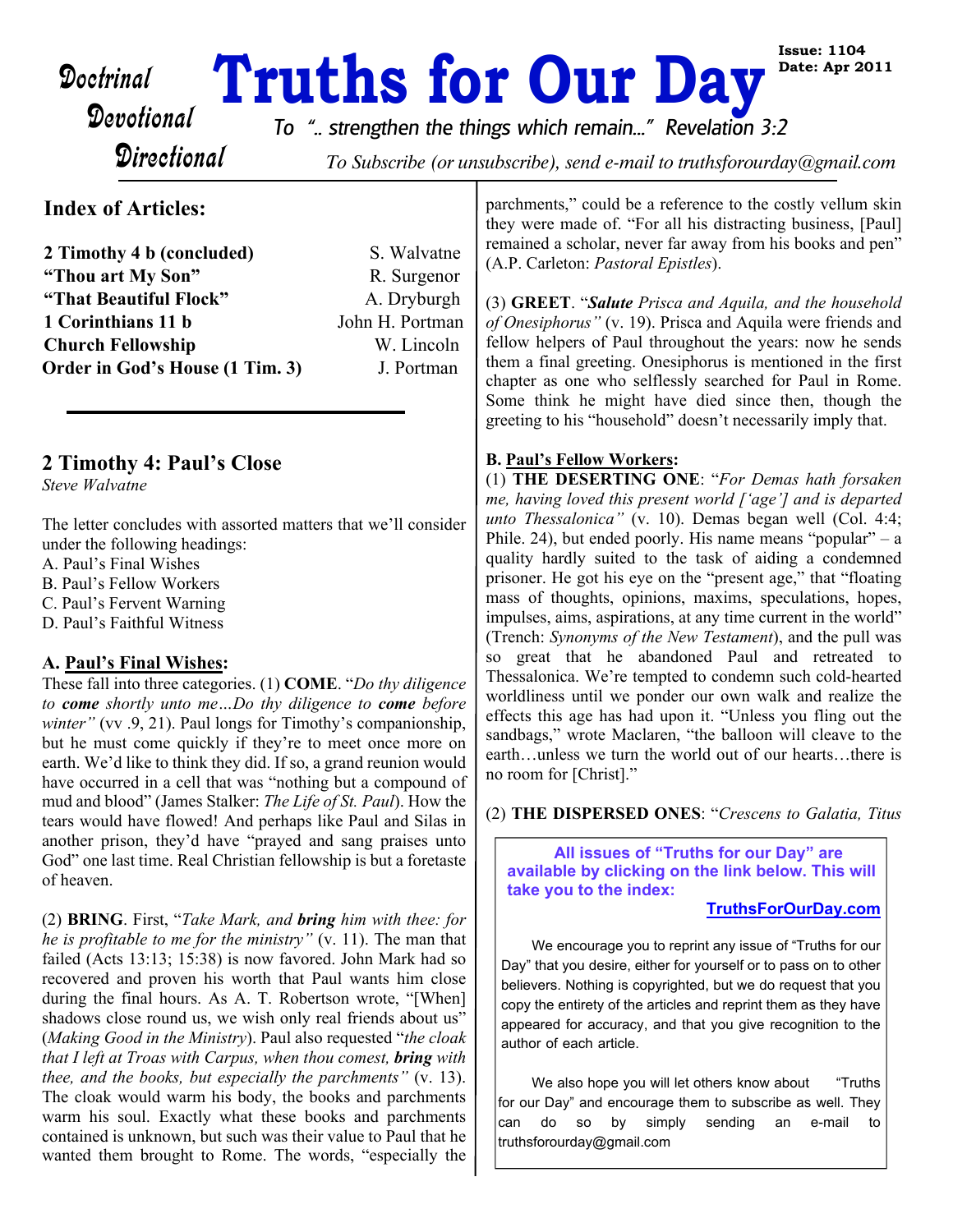*unto Dalmatia…Erastus abode at Corinth"* (vv .10, 20). Paul isn't disparaging these men, only stating their movements. We know nothing of Crescens and very little of Erastus (possibly the person mentioned in Romans 16:23 and Acts 19:22), but we know that Titus was Paul's spiritual child (Titus 1:4) and a "partner" and "fellow-helper" to him in the Lord's work (2 Cor. 8:23).

(3) **THE DEVOTED ONE**: "*Only Luke is with me"* (v. 11). It's interesting that Luke and Mark – both gospel writers – are mentioned side-by-side in the same verse. Luke, the "beloved physician" (Col. 4:14) was Paul's frequent companion in service, rendering physical and spiritual aid to Paul. He stuck by him to the end.

(4) **THE DEPLOYED ONE**: "*Tychicus have I sent to Ephesus"* (v. 12). Referred to as "a beloved brother and faithful minister in the Lord" (Eph. 6:21), Tychicus was often deployed by Paul to carry epistles to their intended destinations. He delivered the Ephesian and Colossian letters (Eph. 6:21-22; Col. 4:7-9), most likely the letter to Titus (Titus 3:12), and doubtless had the present letter in hand as he headed for Ephesus.

(5) **THE DISTRESSED ONE**: "*Trophimus have I left at Miletum sick"* (v. 20). Trophimus traveled with Paul on his third missionary journey (Acts 20:4; 21:29) and was evidently with him again after the first Roman imprisonment, but was left behind at Miletum sick. Once again, the selflessness of Paul is evidenced by his concern for a fellow worker.

(6) **THE DESIRING ONES**: "*Eubulus greeteth thee, and Pudens, and Linus, and Claudia, and all the brethren"* (v. 21). We know nothing substantial about any of these individuals from the Roman assembly. At some point during the current imprisonment, they were in brief contact with Paul, desiring that their names be included in greetings to Timothy and fellow believers at Ephesus.

#### **C. Paul's Fervent Warning:**

*"Alexander the coppersmith did me much evil: the Lord reward him according to his works: of whom be thou ware also; for he hath greatly withstood our words"* (vv .14-15). Some speculate this was the same man mentioned in 1 Timothy 1:20 or Acts 19:33, but we can't be sure because "Alexander" was a popular name. In fact it was so popular, Paul identifies this Alexander as a metal worker so Timothy won't mistake him. He did "much evil" or "set himself against" Paul "beyond measure." At Paul's first hearing (v. 16), Alexander must have opposed the apostle vehemently and with devastating effect. Timothy was to "keep an eye on" him and "avoid" him, allowing God to mete out his due reward.

### **D. Paul's Faithful Witness:**

In verses 16 to 18, Paul notes five things about his testimony before the Roman court. He says:

(1) **THE LORD STOOD WITH ME.** Humanly speaking, Paul was alone in the dock. "No one came to be beside Paul, to vouch for his statements…or act as his helper and advocate" (Homer Kent: *The Pastoral Epistles*). The loneliness stung, but Paul bears no ill will, for like his Lord he prayed God "that it might not be laid to their charge" (see Lk. 23:34). Instead, Paul was aided by "a Friend that sticketh closer than a brother" (Pr. 18:24). He found solace in the One who though unseen, was yet present. We can do the same.

*The world's fierce winds are blowing…temptations sharp and keen,*

*I feel a peace in knowing…my Saviour stands between; He stands to shield me from danger…when earthly friends are gone,*

*He promised never to leave me…never to leave me alone.* -Janie Metzgar

(2) **THE LORD STRENGTHENED ME.** Paul knew the enabling presence of God when he rose to speak boldly for the faith. A. T. Robertson translates this, He "*poured power into me*" (*Word Pictures in the New Testament*). This infusion of divine power must have electrified the courtroom. "One wonders," writes John Phillips, "if Nero ever slept soundly again" for this was "the closest he would ever come to heaven" (*Exploring the Pastoral Epistles*).

(3) **THE LORD STABLISHED ME.** Paul's words did not fall idly to the ground. His preaching became "fully known" or "fulfilled" in its widespread reach among the Gentiles. "A single occasion is often of the greatest moment" (J. Bengel: *New Testament Word Studies*). This was likely Paul's last opportunity to preach and the words, "*that all the Gentiles might hear*" implies a large hearing.

(4) **THE LORD SAVED ME.** "*And I was delivered out of the mouth of the lion*" Paul seems to have Daniel in mind. Daniel was cast into a den of lions out of faithfulness to God, but the Lord miraculously "shut the lions' mouths" and delivered him (Dan. 6:22). In similar fashion, the vicious, "lion-like" rants against Paul were silenced and brought to nothing by God's power.

(5) **THE LORD SUSTAINS ME.** "*And the Lord shall deliver me from every evil work, and will preserve me unto His heavenly kingdom: to whom be glory for ever and ever. Amen.*" Paul isn't thinking of deliverance from martyrdom. Rather, he's trusting God to sustain his testimony to the end of life and preserve it into the future. The Lord, he says,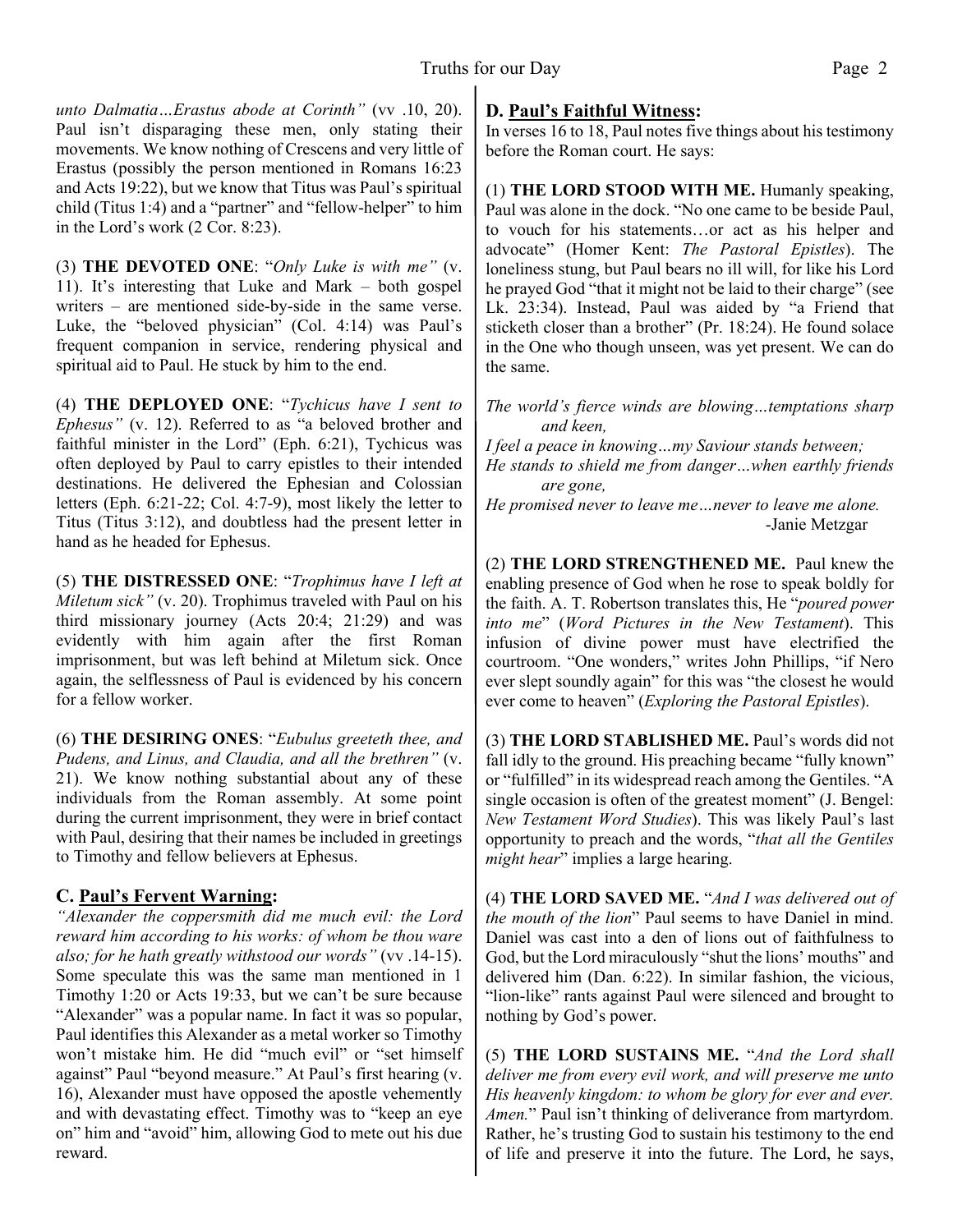"will draw me out" of harm's way and keep me "safe and sound for His kingdom" (Wuest: *Word Studies in the Greek New Testament*). When the preacher Harold St. John lay dying, he said, "I am rejoicing in the sentence, 'The Lord shall preserve thy going out.' Out from a world rent and saddened by strife, yet brightened everywhere by the faces of men, women, and children who love Jesus. And, 'thy coming in'; the land we are going to is so beautiful that I wonder why the Lord keeps so many of us here…But when we enter in, there will be no shadows" (James Anderson: *The Collected Writings of Harold St. John*, vol.1). Again, Paul ascribes all glory – eternal glory ("for ever and ever" or "unto the ages of ages") – to His Lord; "Amen" or "so let it be."

The letter ends with the benediction: "*The Lord Jesus Christ be with thy spirit. Grace be with you. Amen*." Hiebert calls this a "double benediction" in that "be with thy spirit" is singular, referring specifically to Timothy, and "be with you" is plural, referring to all the believers at Ephesus. Paul began with "grace"  $(1:2)$  and ends with "grace" – a fit summation to a life well run – and a vital virtue for those still in the race. "Amen."

In trouble, God tries our faith, and then is the time to try His friendship. If we do, we shall find it real, permanent and profitable. This Friend loves at all times, but manifests His friendship most in trying times.

#### **The Resurrected Sin-Purger Hebrews 1:5**

*Robert Surgenor*

What fragrances of Christ permeate the opening utterances of the Epistle to the Hebrews! We observe God speaking in His Son (verses 1-2), to His Son (verses 5-13) and about His Son (verses 2-4). As the epistle unfolds we find the Spokesman SPEAKING as the representative of God (verse 2), the Creator SUSTAINING all things relative to the vast universe, the Sin-Purger SUFFERING outside the gate, the exalted Lord SITTING on the right hand of the Majesty on high (verse 3), and then the Son SALUTED as God (verse 8). Thus as the divine Spokesman, the universal Heir, the Creator, the representative of the Father, the absolute Controller of the universe, the willing Sin-Purger and the exalted and supreme King, we find a sevenfold expression of the deity of Christ.

The careful reader will also notice the six-fold witness of the O. T. Scriptures relative to the Son.

(1) Verse 5, a quotation from Psalm 2:7, revealing the manifestation of the Son.

(2) 2 Samuel 7:14, showing God's affection and love to the Son.

(3) Verse 6, taken from Deuteronomy 32:43, displaying the worship and adoration of angels to the Son.

(4) Verse 8, the words of Psalm 45:6-7, the supremacy and deity of the Son.

(5) Verse 10, quoting Psalm 102:25-27, the power of the Son in creation and His eternal character.

(6) Verse 13, taken from Psalm 110:1, bringing before us the absolute judicial power and authority of the Son.

In view of these truths, certainly we can exclaim like the hymn-writer, "Father of mercies! in Thy Word what endless glory shines! Forever be Thy name adored for these celestial lines."

How orderly the divine Author of Holy Writ traces the path of God's Beloved. He reminds us of His pathway amongst men, telling out the Father (verses 1-2); then His vicarious sufferings on the tree (verse 3); His glorious resurrection (verse 5); His future manifestation in millennial glory (verse 6); His triumphant entrance into Heaven (verses 8–9); and finally His perfection throughout all eternity (verses 10– 12). Notice the salute in verse 5: *"Thou art My Son, this day have I begotten Thee."* At the day of His resurrection ("*this day"*) God brings our Lord forth and salutes Him as His Son! This corresponds exactly with Romans 1:4, *"Declared to be the Son of God with power, according to the Spirit of holiness, by the resurrection from the dead"* (Newberry). Let us be careful here. From all eternity He was the Son of God, thus He is God, but during His sojourn here in the flesh, His power in its fullest degree was veiled from view. By means of His resurrection that power manifested itself in all its glory. We believe *"the Spirit of holiness"* refers not to His divine nature in contrast to His unfallen human nature, but rather to the Holy Spirit of God Himself. Christ died unto sin, but now, being raised from the dead through the agency of the Spirit, death hath no more dominion over Him (Rom. 6:9-10), and upon this great event, He who was crucified through weakness (2 Cor. 13:4) has been raised and invested with power along with the assuring declaration of the Father, "*Thou art My Son, this day have I* (brought Thee forth) *begotten Thee."* Following this we have another quotation from 2 Samuel 7:14 where the prophet Nathan speaks for God to David in regard to his son Solomon, "*I will be to him a Father, and he shall be to Me a son,"* concerning the building of His house. However the prophecy looks farther on to the time when David's greater Son, the Lord Jesus, would build His Church (Matt. 16:18), the only temple where God would really dwell (Eph. 2:20-22).

The Holy Spirit in the Epistle of the Hebrews delights to portray the superiority of Christ. We find a display of this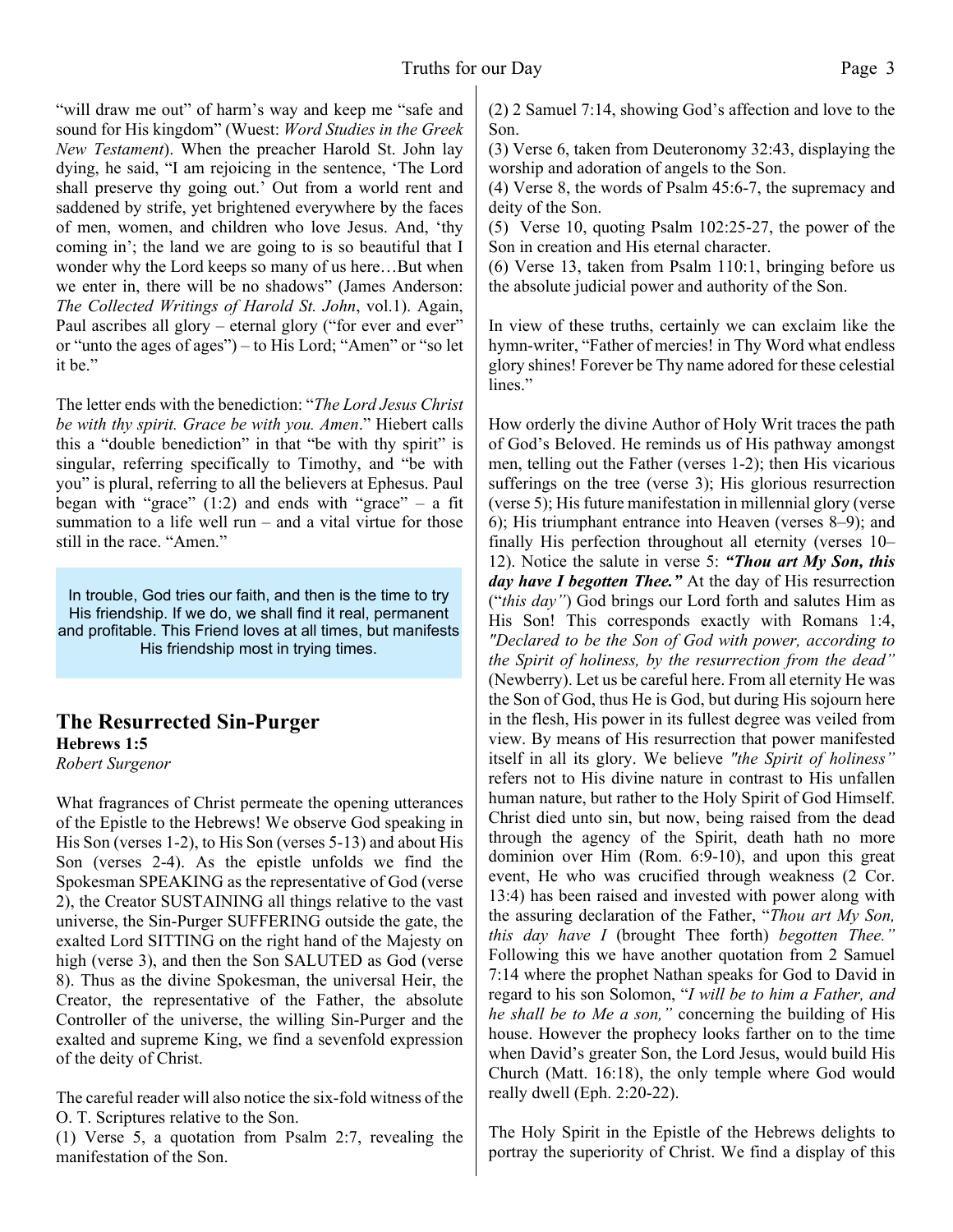superiority over angels in chapter 1; over Adam in chapter 2; over Moses in chapter 3; over Joshua in chapter 4; over Aaron in chapter 5; over the Levitical priesthood in chapter 7; over the Old Covenant in chapter 8; over all the ritual and sacrifices of the Old Testament in chapters 9 -10; and over all the great ones of faith in chapter 11. While in chapter 2 we have the manhood of Christ and His superiority over *earthly beings.* We discover in chapter 1 the deity of Christ and His superiority over *heavenly beings*. Brethren have various interpretations of verse 9, *"God hath anointed Thee with the oil of gladness above Thy fellows."* Some believe His "*fellows"* to be all other kings, while others would narrow it down to just the kings who occupied the throne of David because of the mention of Christ's scepter and His kingdom in the preceding verse. Others believe the *"fellows"* to be His redeemed in the glory. However, we believe that the primary context of this whole chapter is not the superiority of Christ over all kings, or the kings of Judah, or the redeemed of the Lord, but rather His superiority over angels (compare verses 4-8, 13-14). God does not say to kings or the redeemed *"Sit on My right hand, until I make thine enemies Thy footstool,"* nor to angels (verse 13). So the theme of Christ's superiority over angels continues , thus including the ninth verse. Consequently, we feel the "*fellows"* ("partakers" or "associates") to be the holy angels of God viewed as co-participants with Messiah in His future sovereignty over a creation that has experienced redemption. They are partakers in the same glorious and sinless state with Himself. The whole argument of this chapter is that the angels are far below Christ in rank. He has been anointed with the oil of gladness above them. We feel that this is not the anointing to consecrate to an office, such as Aaron and his sons experienced (Lev. 8), or the anointing found in Acts 10:38, but rather an anointing attended with many expressions of joy and rejoicing, for it is described as "*the oil of gladness,"* thus a festive and triumphant unction rather than inaugurative. The thought is, His righteous course in humanity has been completed on earth as the Holy One who loved righteousness and hated iniquity, and because of this, upon His entrance back into the glory (taking impeccable humanity back with Him), God anoints Him on that festive occasion in jubilant celebration of His finished course. The divine Guest enters the glory, honored above all. Angels, His fellows, look on that festive occasion with holy wonder and joy! He who is the image of God, by whom all things were created, who was before all things and by whom all things consist, who is the head of the body, the Church, is that One who in all things must have the preeminence! (Col. 1:15–18). Brethren, let us give this Man place in every phase of our lives. *(Continued)* 

The believer's humility is in proportion to his fruitfulness. The most heavy-laden branches bow the lowest.

#### **That Beautiful Flock The Local Assembly**

*Alex Dryburgh*

### **The Liberty of the Flock**

Abundant life, marvelous light, glorious liberty, and matchless love are the portion of every true child of God. "*. . . I am come that they might have life and that they might have it more abundantly", (John 10:10). ". . .Him who hath called you out of darkness into His marvelous light"* (1 Pet. 2:9). We are to stand fast in the liberty wherewith Christ has set us free and be not entangled again with a yoke of bondage (Gal. 5:1). We read of *"the Son of God, who loved me and gave himself for me"* (Gal. 2:20). In Rom. 6:18, Paul says, *"being made free from sin, ye became servants of righteousness".* 2 Cor. 3:17, *"Now the Lord is that Spirit: and where the Spirit of the Lord is, there is liberty".* The Lord says in John 8:32, *"And ye shall know the truth, and the truth shall make you free". "If the Son therefore shall make you free, ye shall be free indeed."* We should never abuse what God intends us to use. *"Use not liberty for an occasion to the flesh"* (Gal. 5:13). God intends us to enjoy liberty, not license. Liberty is not lightness, it is not looseness, and it is not legality.

An assembly is seen as a flock, as a family, and as a fellowship. Regarding the assembly as a family, we could think of 1 Thessalonians. It is in that epistle we read about brotherly love. God is seen as Father, and Paul, Timothy, and Silas are seen as fathers as well as nursing mothers, and the thought of 'brethren' runs through the epistle. Then regarding the thought of a fellowship, it is a fellowship of life, light, liberty, and love. The Devil would love to rob us of our liberty. We see this in Gal. 2:4; we read about false brethren brought in privily to spy out our liberty which we have in Christ Jesus.

There are many things that you and I have to beware of as God's people. We have to beware of **Bluntness**. Ecc. 10:10 says, "*If the iron be blunt"*. It is the thought of an ax that has lost its keen edge. We have to beware of Blindness. The last of the judges was blind, as seen in Samson. The priests were blind as seen in Eli. The last of the kings was blind, as seen in Zedekiah. The last of the churches was also blind, as seen in Laodicea. There is a cause of blindness and there is a cure for blindness. We should beware of Barrenness. *"For if these things be in you and abound, they make you that ye shall neither be barren nor unfruitful in the knowledge of our Lord Jesus Christ,"* (2 Pet. 1:8). We should beware of Bitterness. "*Let all bitterness and wrath and anger and clamour and evil speaking be put away from you with all malice,"* (Eph. 4:31). Nothing will hinder spiritual growth more, and nothing will divide an assembly sooner than an embittered spirit. We need to beware of Bondage. "*Stand*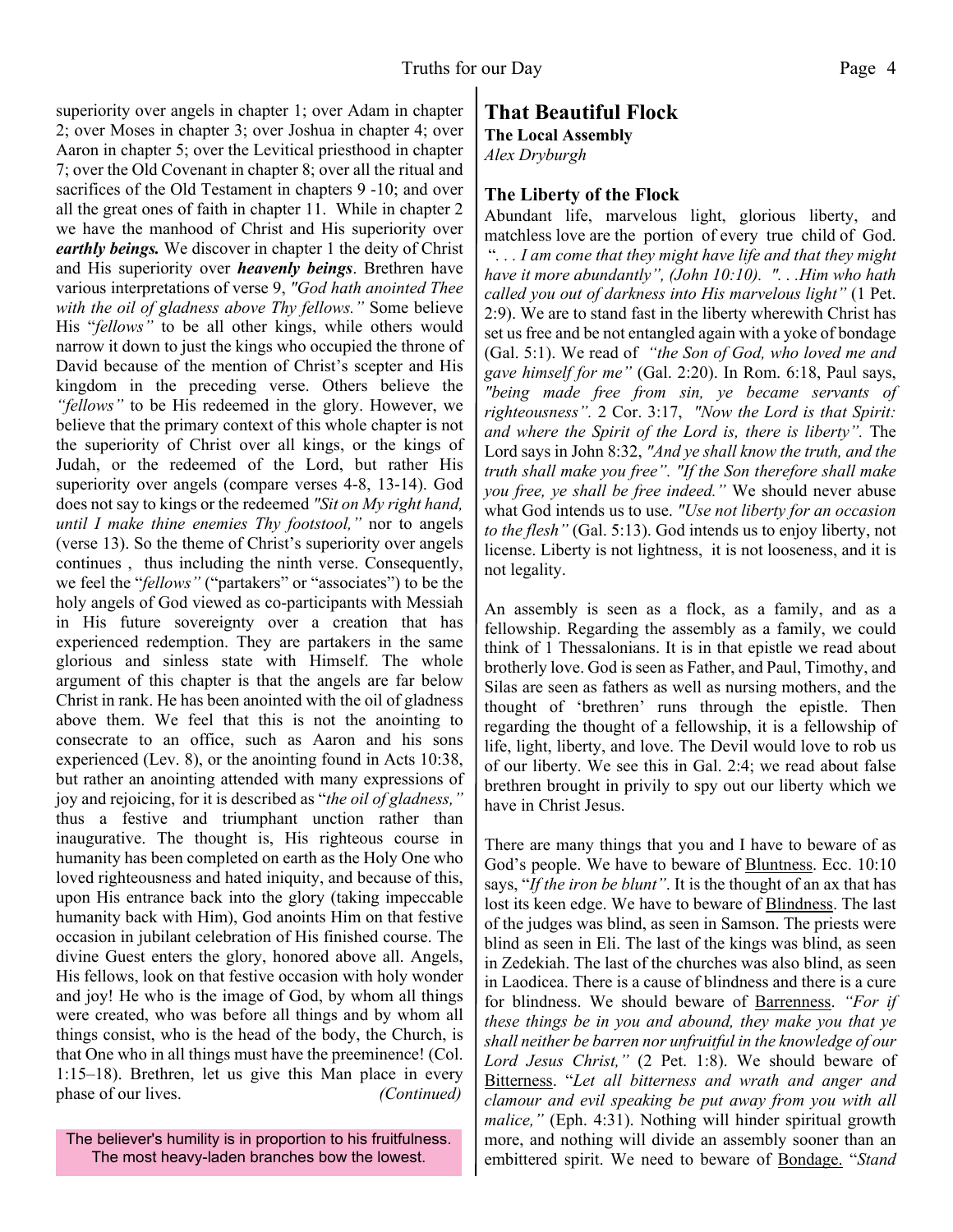*fast in the liberty wherewith Christ has made us free and be not entangled again with a yoke of bondage"* (Gal. 5:1). We can lose our purity. *"Her Nazarites were purer than snow, they were whiter than milk. . . Their visage is blacker than a coal; they are not known in the streets"* (Lam. 4:7-8). We can lose our power. We can lose the sense of the Lord's presence being with us. You remember Samson. He lost his light; his eyes were bored out. He lost his liberty; he was bound in chains of iron. Then he lost his life. He lost the sense of the Lord's presence being with him. He went out as at other times and he wist not that the Lord had departed from him. We can lose our joy. *"Restore unto me the joy of thy salvation"* (Ps. 51:12).

Where is the blessedness I knew when first I saw the Lord?

Where is the soul refreshing view of Jesus and His word? What quiet hours I once enjoyed, How sweet their memory still;

But they have left an aching void the world cannot fill.

Love is also essential for a beautiful flock. Love beautifies. Paul reminds the Corinthians that they could have many things. But if they didn't have love they had nothing. Love builds up (1 Cor. 8:1); Knowledge puffs up, Love builds up and love binds up. In Lk. 10:34, the Samaritan came to where the man was, bound up his wounds, pouring in oil and wine. Love binds up; *"Above all these things put on charity (love) which is the bond of perfectness,"* (Col. 3:14)

#### **The Oneness of the Flock**

Time and again Israel in the old Testament is presented as one man. In the book of Ezra we see them as one man in worship, (3:2). In Neh. 8:1, we see them as one man in ministry. In Phil. 1, we see believers as one man in the preaching of the gospel: "*Stand fast in one spirit with one mind striving together for the faith of the gospel"*. In Psa. 133. we see that unity is sweet, it is strength, and it is salvation. Three times in the Thessalonian epistle we read the word 'together'. In ch. 4, we are going to be together with loved ones in the air. *"Caught up together with them in the clouds to meet the Lord in the air".* We are going to be together with Christ in heaven. *"Whether we wake or sleep we should live together with him,"* (5:10). We should be together on earth. We are to *"comfort yourselves together and edify one another, even as ye also do"* (5:11).

Sometimes in your Bible you read of that which is good and profitable. For example, godliness is profitable in this life and in that which is to come. (1 Tim. 4:8). We are to be careful to maintain good works. *"These things are good and profitable. . ."* (Tit. 3:8). Sometimes we read of what is good and pleasing, or acceptable. In Rom. 12:2, it is a separated life: *"Be not conformed to this world but be ye transformed by the renewing of your mind that ye may prove what is that*

*good and acceptable and perfect will of God."* A life of supplication and a sanctified Christian are both good and pleasing (acceptable) to God. In 1 Tim 5:4 it is a life that shows piety (godliness) that is good and pleasing, or acceptable, to God. Sometimes we see that which is good and perfect. *"Every good gift and every perfect gift is from above,"* (James 1:17). Sometimes you get the thought of good and pleasant. Unity is pleasant to God because he planned it. It is pleasant to Christ, for He died for it, *"to make in Himself of twain (Jew and Gentile) one new man, so making peace,"* (Eph. 2:15). It is pleasant to the Holy Spirit for he makes it. We don't make unity; we have to keep it (Eph. 4:3). It is pleasant to angels, for they behold it. It is pleasant to you and me, for we enjoy it. And it's pleasant to the world and they admire it. An assembly is participated in by everybody, monopolized by nobody, where everybody is somebody.

#### **Characteristics of the Flock**

In John 10 we notice that the sheep hear the voice of the Shepherd. Because they know the voice, they know the Shepherd. Samuel heard the voice. Mary knew the voice, David knew the shepherd; *"The Lord is my shepherd."* They go in and out and find pasture. They are safe and secure in the hand of the Shepherd, and in the hand of the Father. Notice where the sheep are in relation to the Shepherd. In Isa. 40:11, we see the sheep in the bosom of the Shepherd. It is the place of affection. Then in Luke 15:5, the sheep is on the shoulders of the Shepherd; it is the place of strength. Then, they are in the Shepherd's hand and in the hand of the Father, the place of security, (John 10:29). In Rom. 8:1, there is no condemnation, and in 8:35, no separation. We are more than conquerors through him that loved us. Notice that all the Godhead is for us in Romans 8. *"The Spirit itself (himself) maketh intercession for us with groanings which cannot be uttered"* (8:26). Then Christ at the right hand of God also maketh intercession for us (8:34). Then "if God be for us who can be against us"  $(8:31)$ .

#### **Keeping the Flock**

*"Discretion shall preserve thee, understanding shall keep thee,"* (Prov. 2:11). "*Keep thy heart with all diligence, for out of it are the issues of life,"* (Prov. 4:23). There are things that we ought to guard. We have to guard ourselves. "*Keep yourselves from the accursed thing lest ye make yourselves accursed"* (Josh. 6:18). There is a list of things mentioned in Acts 15:29 "*from which if ye keep yourselves ye shall do well"*. "*Little children keep yourselves from idols,"* (1 Jn. 5:21). "*Keep yourselves in the love of God,"* (Jude 21). We have to keep ourselves unspotted from the world, (James 1:27). If we don't keep ourselves, little use of trying to keep any other thing. Are we courting this world, cruising with this world, or are we conquering this world? Are we flirting with this world, floating with this world, or are we fighting this world? Are we conformed to this world or are we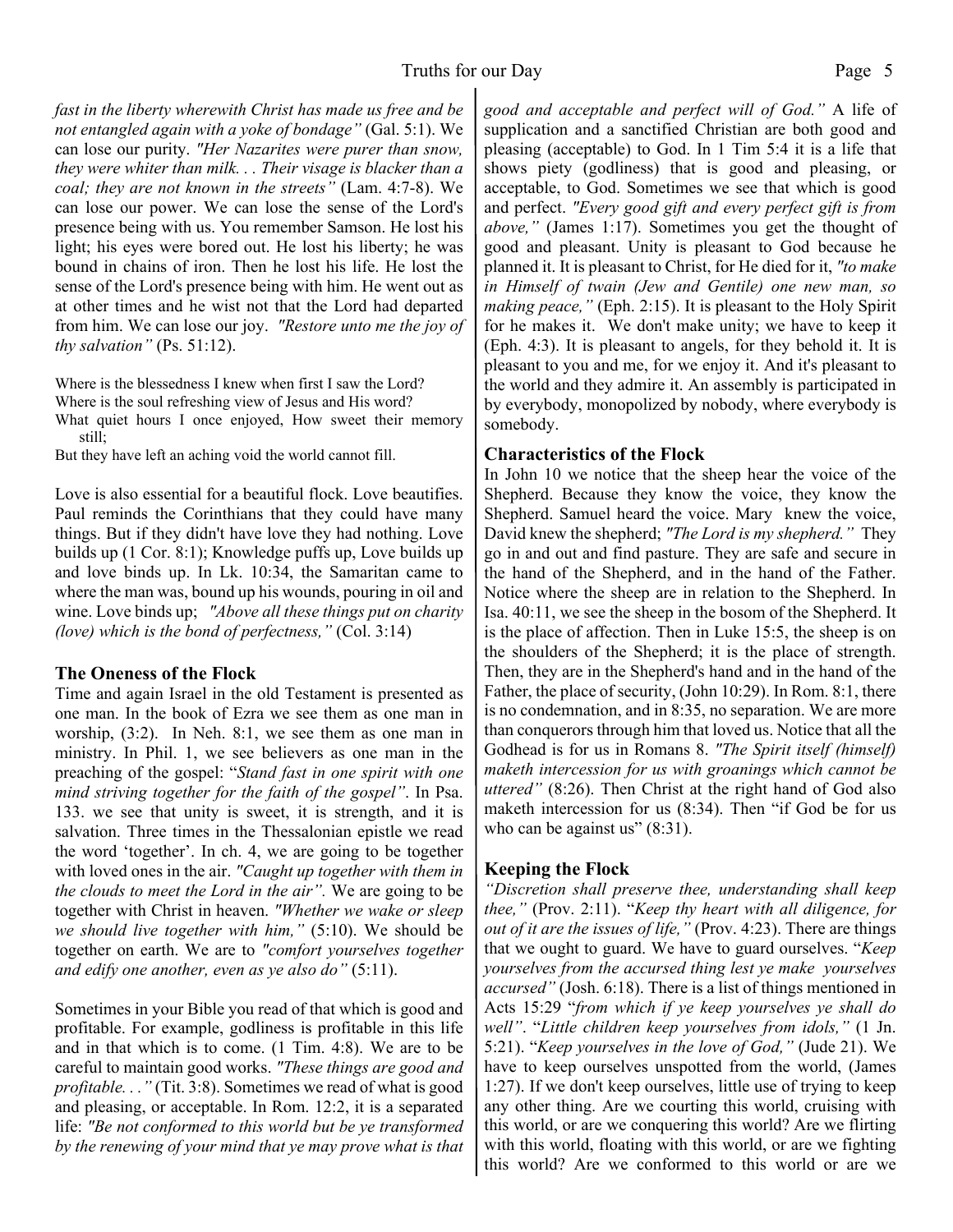#### Truths for our Day Page 6

transformed? Are we going against the tide or flowing with the tide? So we have to guard ourselves. We have to guard the person of Christ. Three score mighty men guarded Solomon's bed (Song 3:7-8). Every man had his sword upon his thigh because of fear in the night. We have to guard the truth of God. We have to guard the assembly of God. Adam was put in the garden to dress it and to guard it. Because of adversaries, we have to guard the flock of God In Luke 2:8, the shepherds were abiding in the field, keeping watch over their flock by night. We have to build walls, fences, bars, doors, and gates but not to keep the people of God in. If the Person of Christ does not keep me in the assembly, nothing else will. Those things we have mentioned are to keep the enemy out.

Unto him the homeless stranger, Outside the camp Forth we hasten, fear no danger, Outside the camp His reproach far richer treasures Than all Egypt boasted treasure Drawn by love that knows no measure Outside the camp.

A disposition to praise God is a sterling evidence of grace, and a proof of our meetness for heaven; nothing pleases God more, or is more essential to our happiness than this, and yet how seldom we manifest it.

#### **The Lord's Supper and Man's Supper 1 Cor. 11:17-22** *John H. Portman (dec)*

I take this title from verses twenty and twenty-one in which the Lord's Supper is mentioned and also the words "his own" supper. In verses seventeen to twenty-two the Apostle deals with disorders at the Lord's Table which made it merely man's supper. From twenty-three to the end he speaks of discipline and the Lord's Supper. Verses twenty-seven to thirty-four make a subdivision, if one cares, in which the subject of discipline is mentioned in connection with the Lord's Supper. The section of twentythree to twenty-six gives the order of the supper.

This portion of the chapter will need careful attention if we are to adequately deal with such an important matter as the Lord's Supper. In the remaining verses of this chapter we find the most complete teaching regarding the ordinance instituted by our Lord on the night He was betrayed. In the Gospels there is only a brief narrative without any exposition of what the celebration of the Supper should mean. Here there is a more detailed doctrinal discussion instead of mere narrative.

In the verses from seventeen to twenty-two the Apostle gives teaching from the negative side. In the remainder, he speaks from the positive angle.

It is fortunate for us that so many things went wrong in this Church at Corinth during Paul's lifetime because we are given the benefit of apostolic teaching and authority to correct our faults. I believe that everything troubling us today was present in incipient form, if not active, in the early church. The same disorders at the Lord's Table are present in our churches today in similar, if not identical form, to those the Corinthians experienced. Of course, this is true of everything Paul had to correct and not only in this particular chapter. But there is more misunderstanding about this subject than perhaps any other, and certainly it is a most important one if the punishment for its neglect is what we find outlined in verse thirty.

 The Supper of the Lord occupied a very large place with the early believers. They were surrounded by pagans and exposed to persecution. Believers came from all positions in life, some of them had less time of leisure and others less of material things, being of the poorer class. Many were bond servants and had very little of this world's goods, while others were wealthy.

Very early in the church, perhaps arising from the example of the disciples in Jerusalem who had all things common, there arose the custom of the "agape" or feast of love in which a supper was partaken of in connection with the Lord's Supper. To this meal all brought such things as they had. With spiritual Christians, who would reflect the love of Christ, this meal would be a true feast of love. All would feast together in the bond of love and afterward partake of the bread and wine of communion. But because of the presence of carnal believers, and especially the large proportion of such in Corinth, there would be disorders and a lack of love. Jude 12 mentions difficulties arising from disturbers in these gatherings.

Such was the condition of the meetings for the Lord's Supper at Corinth. From building up the saints these feasts had become such as would tear down and destroy their spiritual growth. Paul deals with this situation in no uncertain terms and sharply reproves their conduct. In verse seventeen he says – far from praising them for their meeting together, which they confidently expected – that their meeting together was not only of no profit, but actually for the worse. We shall see how he brings this out in the following verses. His word translated "declare" is too mild for New testament usage. It is rather, "I command you" (Vincent, Alford, Godet).

The meeting for communion with the Lord is intended for a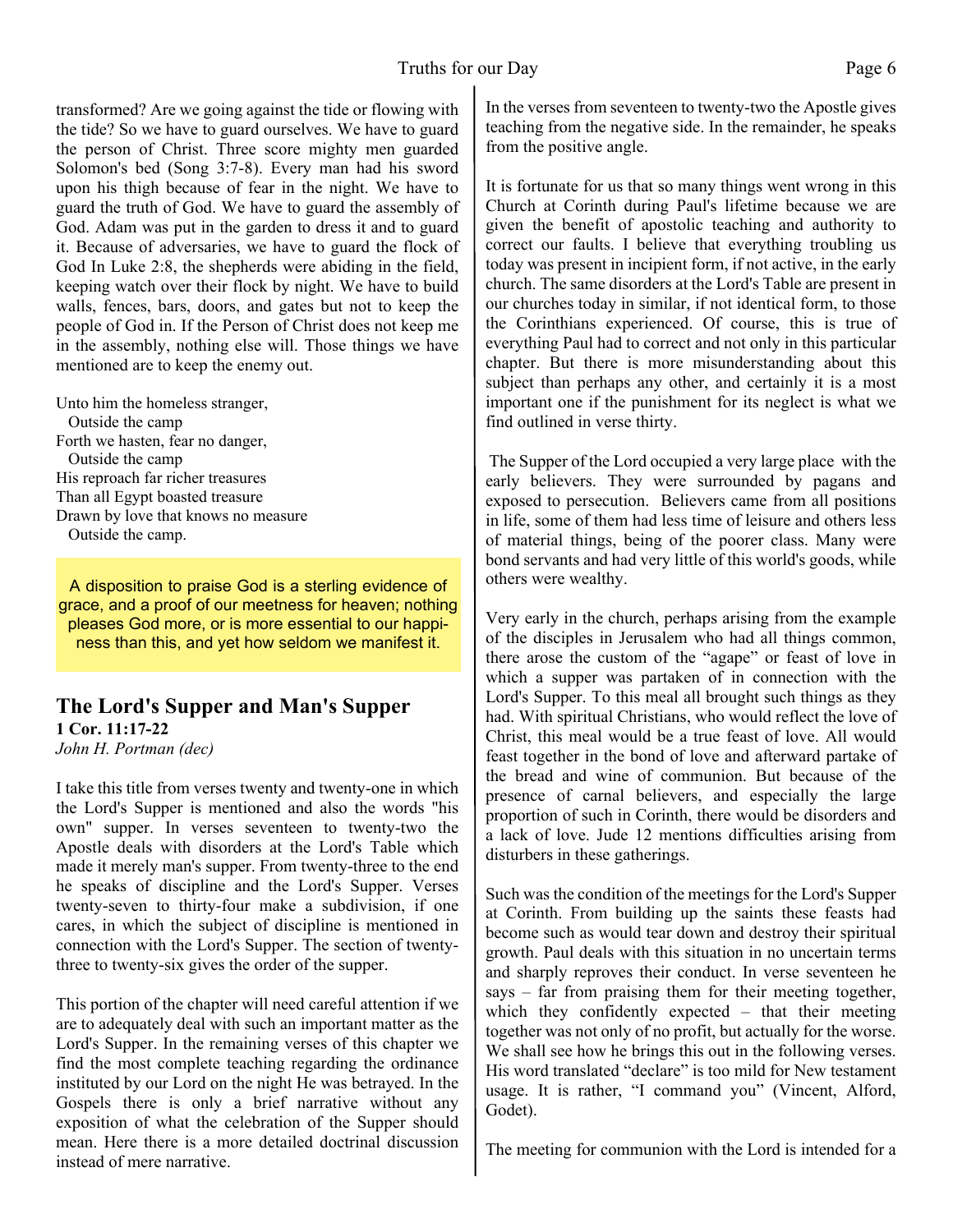testimony -- a preaching (vs. 26, Gr.) of the Lord's death till He come. If it is not a testimony from which God can receive honor, glory and true worship, it had better be discontinued. Christians are not compelled to meet for this Supper; it is intended for a spiritual feast in which our own souls are rejoiced and the outsiders see a testimony to Christ's death for the world.

Verse eighteen takes us back in thought to 3:3 and 1:11,12. Carnality in the Corinthian Church manifested itself in divisions and strife which were fostered by the party-spirit. The divisions of verse eighteen were the splits or schisms that come about when there is a following of human leaders in the church rather than looking to the One who is the head of the body which is the Church. Certainly they could not manifest the body (10:17) if they were divided. Paul could not commend such a meeting.

There is a reference here to a report that reached Paul. Perhaps it was the household of Chloe that brought the word to him. It is evident that the Corinthian elders would not put such things in their letter to him. He heard this evil report of their state from the lips of others. Bad news travels fast and so does the word concerning something wrong in the household of God. No doubt it was known all over Corinth and in other places as well.

Paul is certainly tactful in saying, "I partly believe it". He had every reason to believe all of it because he knew the carnality that was present in this place. Saying it thus in an understatement leaves them the leeway of feeling his love and sympathy for them even in their babyhood. They hadn't grown much, as he well knew.

Verse nineteen can be compared with Matt. 18:7. The heresies -- better, factions or parties – must be because of the divisions that were among them. The factions were the logical outgrowth of the schisms. See 3:3 where "zelos" (envying) and "eris" (strife) complement one another in a similar way.

The trouble did have a good end in that it served to show those who were approved among them. God makes all things work together for good, and even heresy can have a useful end. It has always worked thus. Those who are not approved (see 9:27) may be led astray by factions, but those who are in earnest about living for Christ will only stand out the clearer and will be drawn closer to Him. 2 Pet. 2 is the passage warning of heresy in the Church. Those of unsettled minds will be drawn away, but the gates of hell will not prevail against the true Church.

Verse twenty shows how far the carnality which was evidenced by factions and parties had gone. They came together for the purpose of remembering the Lord in His Supper but were so lost in their strife and divisions that they could not demonstrate the unity of the one body. They met together but they could not partake of the Lord's Supper.

Taking verse nineteen as a parenthesis, the word "therefore" connects verse twenty with verse eighteen. Because of the divisions among them, when they came together, it was not to eat the Lord's Supper. Some commentators read "It is not possible" in place of "it is not" as also the A.S.V. translates it. We need not take "esti" (is) in the sense of "epitrepo" (it is allowed), as if Paul meant that in these circumstances it is no longer morally possible to celebrate the communion rightly. It is simpler to understand the words in this sense: "To act as you do (vs. 21) can no more be called celebrating the Supper; it is indeed to partake of a feast, but not that of the Lord." (Godet).

The words "in one place" seem to have definite reference to the "church" of vs. 18. Paul contrasts this one place with houses in vs. 22. The church gathering was not the place for each to eat his own supper if they were to eat in this manner, but the place for the Lord's Supper.

It was certainly their object in coming together to eat the Lord's Supper, but their manner of eating was the subject of censure. They had the custom of the common meal taken with the Lord's Supper which was called the agape, but their carnality evidenced itself in divisions so that those of one group ate together and would not share with those of another group. The rich brought food in abundance (verse 21) and reserved this for themselves while the poor had to go hungry. Those who loved wine brought that in abundance and went so far as to be drunken. The imagination can hardly suggest anything so shameful in connection with the Lord's Supper. The Apostle does not cover over or excuse them but brings to the fore their unrighteous actions.

"Kuriakos" (Lord) in verse twenty is a more general term than "kurios" (Lord) of vs. 27 and perhaps includes the whole meal (Robertson, Shore). The same adjective is used in Rev. 1:10 of the first day and in patristic writings.

Verse twenty-two is the Apostle's judgment on their conduct. It is difficult to express the two negatives in English but a translation which brings in Paul's irony would be, "Surely it is not that you do not have houses to eat and drink in, do you?" The answer expected by "μή" (what?) is "no". They did have houses.

Those who have not are not those without houses but those not having sufficient food – the poor. If the rich would not share their abundance, at least they need not shame the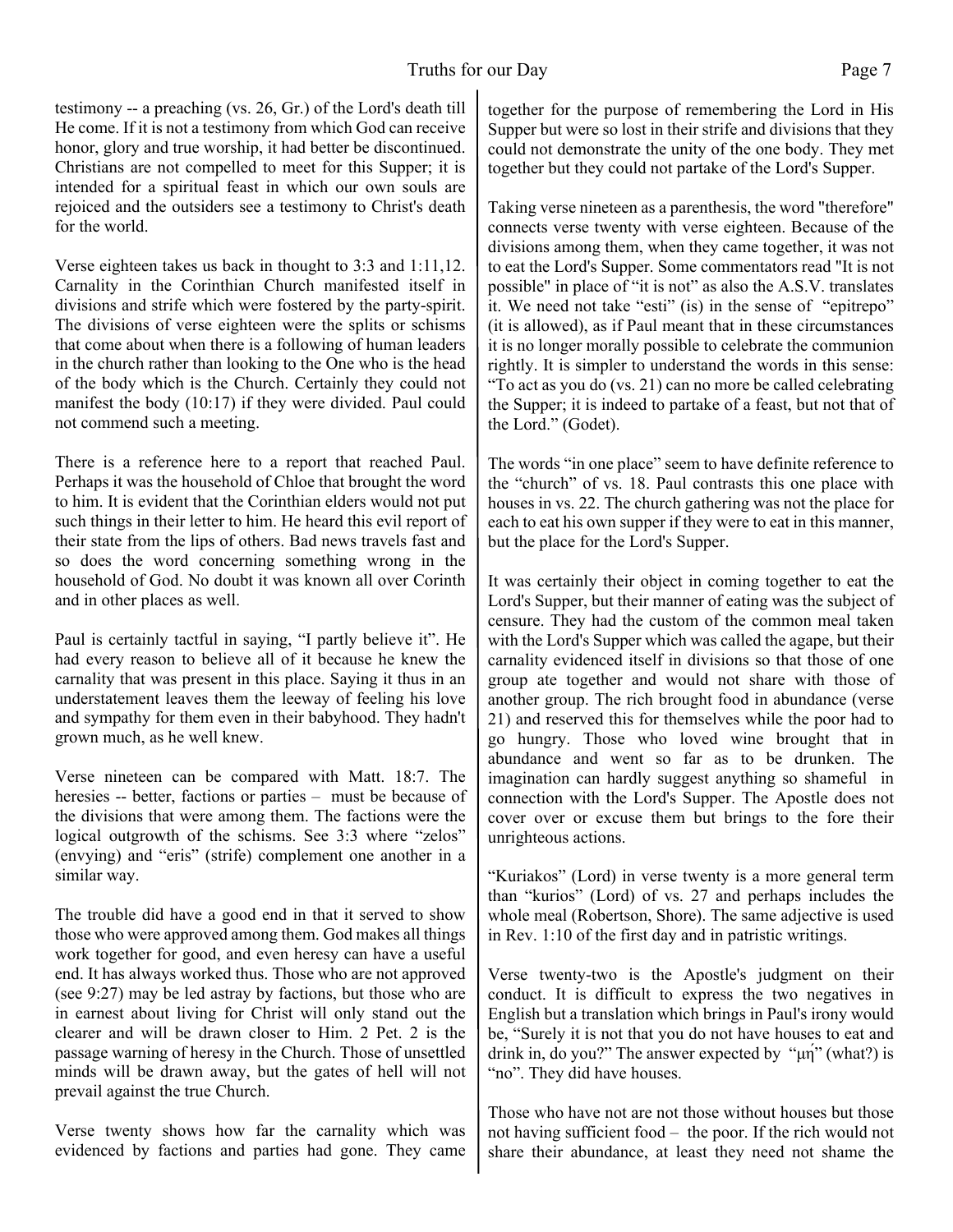poorer believers by eating before them.

#### *(continued)*

When unerring Wisdom, Infinite Love, and Omnipotent Power continue, the confiding heart may enjoy unruffled repose. Unless we can find some circumstance too big or too little for the Almighty God, we have no proper base on which to form a single anxious thought.

# **CHURCH FELLOWSHIP**

*W. M. Lincoln*

From the eleventh chapter of 1st Corinthians to the end of the epistle there is treated the subject of Church fellowship. Subjection to the Lord is first glanced at, and the Lord's people on the Lord's day, assembled at the Lord's Table, are beheld. Thus is the subject commenced. And, in order that obedience to this way of the Lord may be pressed on the soul, the writer specially informs us that about this supper he received his instructions direct from heaven. While "Do this" is His one and only command a b o u t this aspect of worship, this command He has thought good to repeat from yon throne. Is our entire worship called a supper? That suggests to us how we should rejoice and feast before the Lord! To the world it is a witness that this whole dispensation is but a night.

Then in chapter, 12 we see what the gifts in the body are. In 14 how those gifts are to be exercised, and under what power and authority; whilst most beautifully, in the midst of these instructions, we have chapter 13 looking at the moral fitness for the proper exercise of gift. The "gifts" of chapter 12 must be baptized in the love of chapter 13, to be exercised in grace as in chapter 14; for chapter 13 is like the Red Sea for gifts, in which the flesh is left at the bottom.

Here then we have, as we are expressly informed, and not without a slight peremptoriness of tone, "the commandments of the Lord" (14:37). Here is the Lord's precise instruction how as believers we are to behave ourselves before Him when we come together en ekklesia—that is, "in assembly."

Ours is no accidental meeting: it is the Holy Ghost who Himself has gathered us, according to Matt. 18:20. So Acts 20:7 should be translated "gathered together." We are gathered in the Name of the Lord Jesus Christ; that is to say, unto His own immediate presence. (Compare 2 Chr. 20:9 with. 1 Cor. v. 4).

We come together to "break bread", "to eat the Lord's supper". We require no priest, nor any authority from any synod; our warrant is His plain precept. If we do it not, through being fretted by a human system, then we are making void God's Word to keep man's traditions. Largeness of numbers is not essential; "two or three" are sufficient. Still, the idea of an assembly, as in Hebrews 10:25, certainly conveys the idea, generally speaking, of more than two or three. But our great joy is His distinct pledge that He is "in the midst," as our Savior, our Lord, and our Head. "We see Jesus." From Him flows the Spirit of God, who sways the assembly, as the wind moves an Aeolian harp.

If any unbelievers are present, they hear us proclaiming the Lord's death, yet testifying that He is risen and about to return to receive us to Himself. And thus as we assemble, and persist in assembling, around an invisible Head now; so we shall be gathered all together around that same Head and Lord visibly very soon. (Compare the word, episunagoge in Hebrews 10:25, of our gathering now, and the same word in 2 Thessalonians 2:1, of our gathering then). Only in these two places, throughout the New Testament, does this word occur—that is, of our two gatherings, here and there.

In the old dispensation, the worshipers had to seek God. But now God is seeking worshipers. Then He railed Himself off, and instructed worshipers to keep at a distance (Exo. 24:1), but now He Himself has come forth to us in fullest grace. To worship Him, we must be consciously in His presence.

Observe His way of grace. Note the expression, "in the midst", as used of Christ in the Word. First it is said, that two malefactors were crucified with Him, and "Jesus in the midst". Next, the veil, that is to say, His flesh, was "rent in the midst" (Luke 23:45). Thus had He fully reached us. Now at His resurrection, we read of Him taking this wonderful place among the disciples (Luke 24:36, John 20:19). So the following week He did the same again (verse 26). And such is His way of grace still (Matt. 18:20) ; also in the judgment of the churches He retains His position, "in the midst" (Rev., 1:13 and 2:1) Such, too, is His chosen place in the future with us, as He says, *"In the midst of the church will I sing praise unto Thee"* (Heb. 2:12).

Now realizing His presence, we can worship Him. But what is worship? It is neither prayer nor praise in its highest sense. In prayer we are occupied with our wants, in praise with our blessings, but in worship we are occupied with Himself. Scarcely can we worship Him when a care unuttered is pressing on our hearts.

To worship God, we must be quite conscious of His love and grace. The more conscious we are of this, at the time, the freer and happier is our worship. So we must first sit at His feet and hear the story of His love. We must have the Spirit to show us the things of Christ. We must sit at His table and partake of the "fatted calf". Then we can be "merry" with Him. Worship is the overflowing, and only the over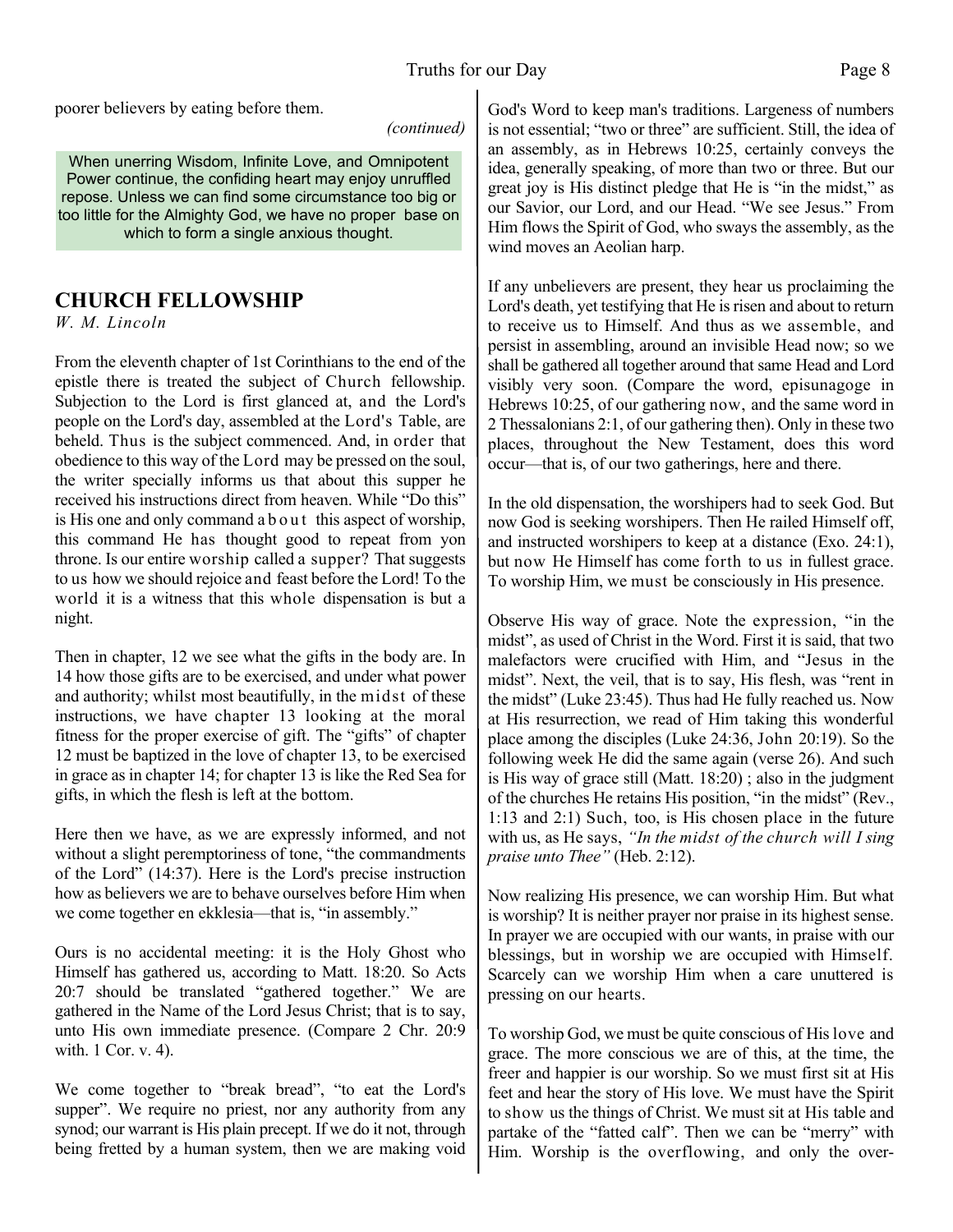flowing of our hearts, when under His eye we admire and adore Him. In His presence is "fulness of joy".

Therefore, worship, in its fullest and highest sense, must be in the assembly and united. When we are full to overflowing in our, adoration of Him, we naturally desire and delight that others should aid us worthily to extol Him. For we are conscious, that individually, we cannot adequately set forth His love. But the united way, as at present commanded, is at the Lord's table. There where the Spirit has free scope for "where the Spirit of the Lord is there is liberty"—we shall find that the Lord is faithful, and there shall have rich communion with Himself! WIS Jul 1943

No man can estimate the greatness of the love of Christ, or the merit of His precious blood; except that he can fathom the depth of his own sin, and see clearly the extent of his own ingratitude.

# **Order in God's House 1 Timothy 3:14-16**

*Joel Portman*

Having instructed Timothy concerning responsible men who must maintain scriptural order in the assembly, Paul now emphasizes the essential aspects of truth connected with that responsibility. Conduct of the saints is an essential part of the testimony of the assembly, along with the doctrine that is believed and taught, so he emphasizes that first.

Let us notice that Paul writes about an

#### **1. Anticipated Coming (v. 14)**

Paul clearly longed to come to Ephesus to see Timothy and the saints of that assembly. He had parted from them in Acts 20, likely about 5 years previously, expecting never to see them again, but he still longed to come to them. Whether he did or not is not recorded in Scripture, neither if he ever saw Timothy (note 2 Tim. 4:9). Such a strong desire was only normal, and was also a truly spiritual exercise on his part as he bore the burden of the saints and his son Timothy on his heart. Yet he was subject to the will of God and did not come without the Lord opening the way before him. Did he or not? We don't know.

#### **2. Admonished Conduct (v. 15)**

We are constantly reminded that the local assembly is a place of order and controlled conduct. We learn some of the reasons in this passage. Some think that an assembly is simply a place of convenience where they can partake of the Lord's Supper and enjoy the ministry of the Word without recognizing that such fellowship places restrictions and demands on their personal behavior. To be in an assembly, which has "house of God" character, means that there is conduct that is becoming to that testimony.

"Behave, or conduct oneself" (lit.) includes all believers, not just Timothy. The original word (anastrepho) is found 11 x in our New Testament variously translated as conversation, live, behave, and, since it is in the present tense, it indicates the daily pattern of behavior in the saints even as Eph. 2:3 describes the daily pattern of our behavior in sins (*"we all had our conversation (behavior) in times past").* Our daily behavior as believers represents the character of what pertains to the Lord and the testimony of the local assembly. What others see reflects on the entire assembly. What do they see in us? Peter reminds the believers that *"the time past of our life may suffice us to have wrought the will of the Gentiles, when we walked in lasciviousness, lusts, etc.")* 1 Pet. 4:3). Some might say that they don't do those things, but is there really any difference between our lives and that of the unsaved world around? Is our separation only a matter of degree, or do we manifest a clear distinction?

But one might say, "I behave reverently and respectfully when I am in the assembly". But when are we in the assembly? Is it only when the saints come together, or are we in "house of God" every day? Is it not correct to say that we are in that relationship, seen as a part of the assembly, every hour of every day of our lives from the moment that we are received into the assembly until that fellowship might end? Before the nations, Israel was constantly identified with God's house which, in that day, was a physical structure in their midst and to which they were linked. Jacob saw the implications of Bethel, or "house of God" in Gen. 28, and he recognized that that place had solemn requirements which he never forgot and eventually returned to. We have a continuing responsibility to conduct ourselves in a manner that is becoming to the house of God, which, in our day, is expressed in a local assembly.

## **3. Assembly's Character (v. 15)**

Paul gives a threefold description of what an assembly is in this verse. Every expression (according to Mr. Newberry), indicates "characteristic" since the absence of the definite article in each case indicates its characteristic. He says, "The absence of the article before a word in Greek, signifies, that this word is not to be understood as objective, but characteristic...it expresses the character of something." Thus, the assembly has the character of "house of God", "assembly of the living God", "pillar and ground of the truth". Each expression sets the local assembly apart from all else that might claim any religious ground, especially, in Ephesus, against the temple of Diana which was NOT any of these things. Only that small (?) gathering of saints was identified as distinctly being recognized by the Lord.